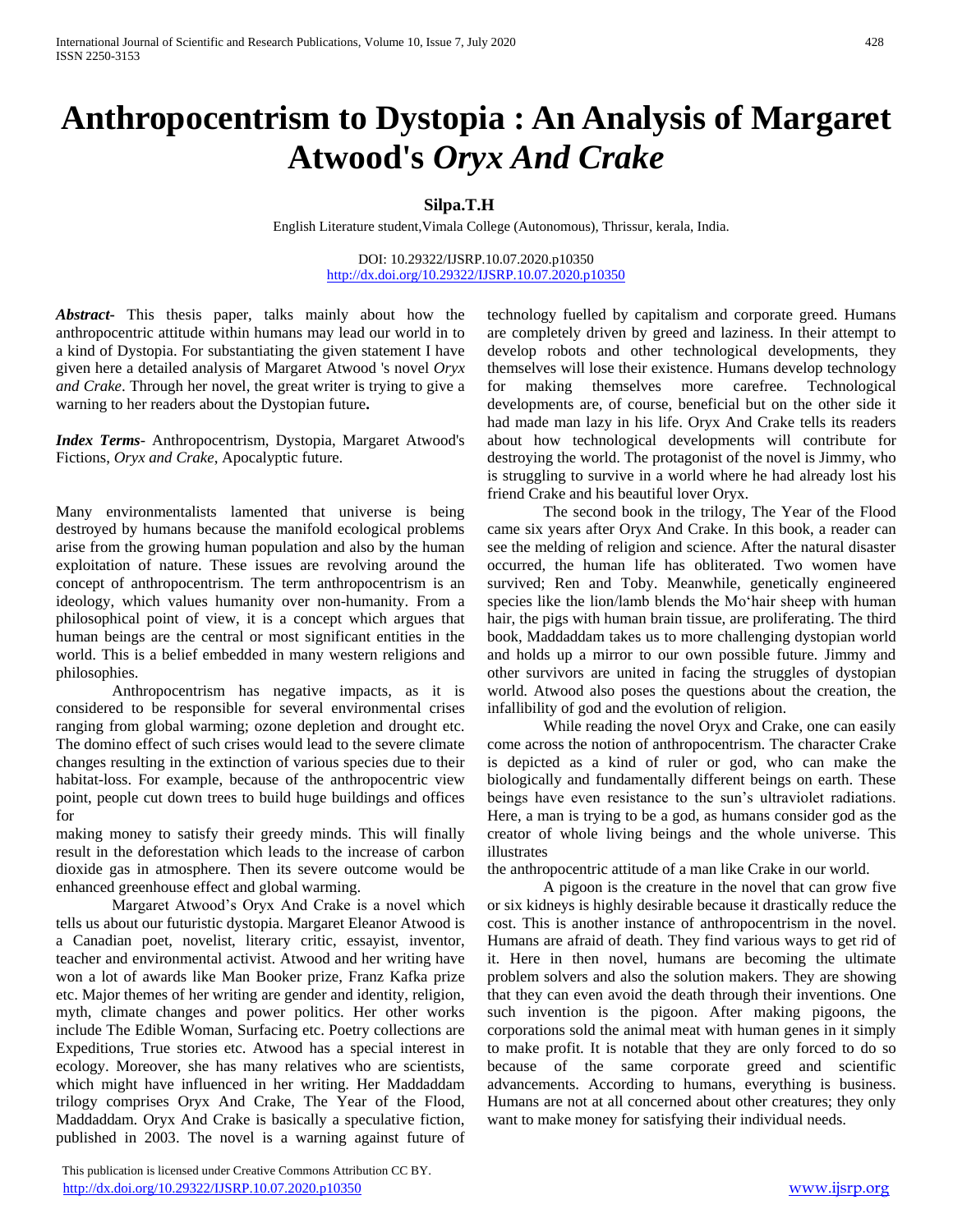Atwood's Oryx and Crake depicts the idea that is, anthropocentrism can lead to the creation of a dystopian world. Generally, every human in this world yearns for the creation of a Utopian future. The Cambridge Dictionary defines utopia as "a perfect society in which everyone works well with each other and is happy." But the thoughts and deeds of humans are leading them to a dystopian future. Atwood gives the illustration of this idea in her novel "Oryx and Crake."

 In the beginning of the novel, a reader can see that human population of the earth has been wiped out by a deadly plague. Then genetically manipulated group of beings that is Crakers, who are similar to but not the same as humans are surviving easily in the environment but, the last man, snowman struggles to survive. From this, what a reader can infer is that now, Snowman is living in a society, which is the result of Crake's greedy, selfish calculations. Humans generally gave prior importance to time in their life, but in the morning when Snowman looks at his watch, he finds that it is not working. Snowman is in a world where crackers, pigoons, exist, which is considered as great scientific advancements. But as humans have learned more and more about technology, their clocks have stopped working. So, this illustrates that when man goes behind great advancements, they can lose the basic elements in their life. For example, Snowman has no any idea about accurate time and he tells that he was eating probably the last mango in that world.

The character Crake is the main reason for the destruction of humanity. He believes those things which are traditionally referred as "distinctly human"- love, art, language, self- awareness, knowledge of mortality, are a kind of evolutionary mistakes. He finds them to be "inelegant" solutions to the problem of life and survival. Crake's solution to these problems, on the one hand is the invention of the crackers, whom he considers to be superior genetic combinations of humans, plants and animals that share neither human intelligence nor sexual desire. On the other hand, he solves what he sees as the problem of human beings by developing a plague that effectively wipes them off the earth. So, an anthropocentrically driven man's misconception about love, sex, humanity has led to the destruction of human species itself.

 Crake never shows any love for his parents, and Jimmy suspects that Crake killed his mother and Uncle Pete in order to test the deadly viruses that he was developing. Crake seems to view everything that contributes to human relationships as messy and unnecessary, tries to eliminate that messiness. From all these scenes in the novel, one can understand how human relationships will fare if rapid scientific advancements and corporate greed continue to have an increasing effect on the life of the individual. Trust and love are hard to find in this world. Greed in humans arises from their anthropocentric attitude. The book imagines a world where humanistic questions regarding ethics, morality, and responsible decision making have been pushed aside in the name of scientific progress. So, a reader can find that scientific progress will leads to the absence of humanistic thinking, which has a dehumanizing effect on culture.

 Crake's solution to different problems are the invention of the crackers, whom he considers to be superior genetic combinations of humans, plants and animals that share neither human intelligence nor sexual desire. On the other hand, he solves what he sees as the problem of human beings by developing a plague that effectively wipes them off the earth. So, an anthropocentrically driven man's misconception about love, sex, humanity has led to the destruction of human species itself.

 "But love was undependable, it came and then went, so it was good to have money value, because then at least this who wanted to make a profit from you would make sure you were fed enough and not damaged too much." These lines tell that in the flashback, Jimmy learns about Oryx had a horrible, joyless life. She had been sold to Uncle En. After his death, she had to work with an adult filmmaker named Jack. He taught her English in exchange for sexual favours. She is then purchased from Jack by a San Francisco artist, who saw her on TV. From her life, Oryx learned that there is price for everything. Crake meets Oryx through prostitution service sponsored by his school Watson and Crick. And then he hires her for project paradise. Though she is not fond of Crake as she is of Jimmy, she deeply admires Crake and his project. Because she believes Crake wants to end human suffering. But her concept about Crake and his project was wrong as instead of ending human sufferings, his vision was to wipe out the human race.

 "Homo Sapiens, Sapiens was once so ingenious with language, and not only with language. Ingenious in every direction at once." These are the lines from the novel which tells that Jimmy thinks back about humanity's past greatness: a greatness that has been squandered, resulting in a postapocalyptic society. Jimmy is an eloquent man who loves words and language. He is the last human on earth after the plague, but he is one of the last true human even before other humans die from the disease. His humanistic or general thinking as Crake calls it is what saves him, figuratively and literally. The novel depicts worries about a progress-obsessed culture which only looks forward, and fails to attribute meaning and significance to the past; this led the people to stop seeing themselves as members of a unified human culture: that might cause them to cease to be human. Crake is the reason for this as he tried to breed such cultural and humanistic needs out of the crackers. So, a man himself is the reason for the creation of such an undesirable world. It is a world controlled by profit seeking corporations, everything has been commoditized.

 Everything is for sale. There are no moral considerations or concerns. The corporations are freely exploiting the people's insecurities and weakness to sell sex, beauty, health, and the promise of happiness. In order to preserve their high profits, health companies have even begun to manufacture and release diseases to profit off their cures. This is as much as abuse of corporate power as it is as abuse of advanced scientific knowledge. Just as health, beauty, and happiness have a sale value, evil and violence have entertainment value and are thus similarly commoditized.

 "Maybe the guards tried to get out of RejoovenEsense just like everyone else. Maybe they, too, hoped they could outrun contagion." These lines tell that when Snowman visits the guard tower of a major corporate building. He realizes that there are no dead bodies inside the building, suggesting that even the guards were trying to run away from the mysterious contagion. There is no law and order outside of the corporate compound. Corporation's security enforcement services protect corporate interest over individual interests. In such a society, a man who wants to live a meaningful life finds it difficult to survive there.